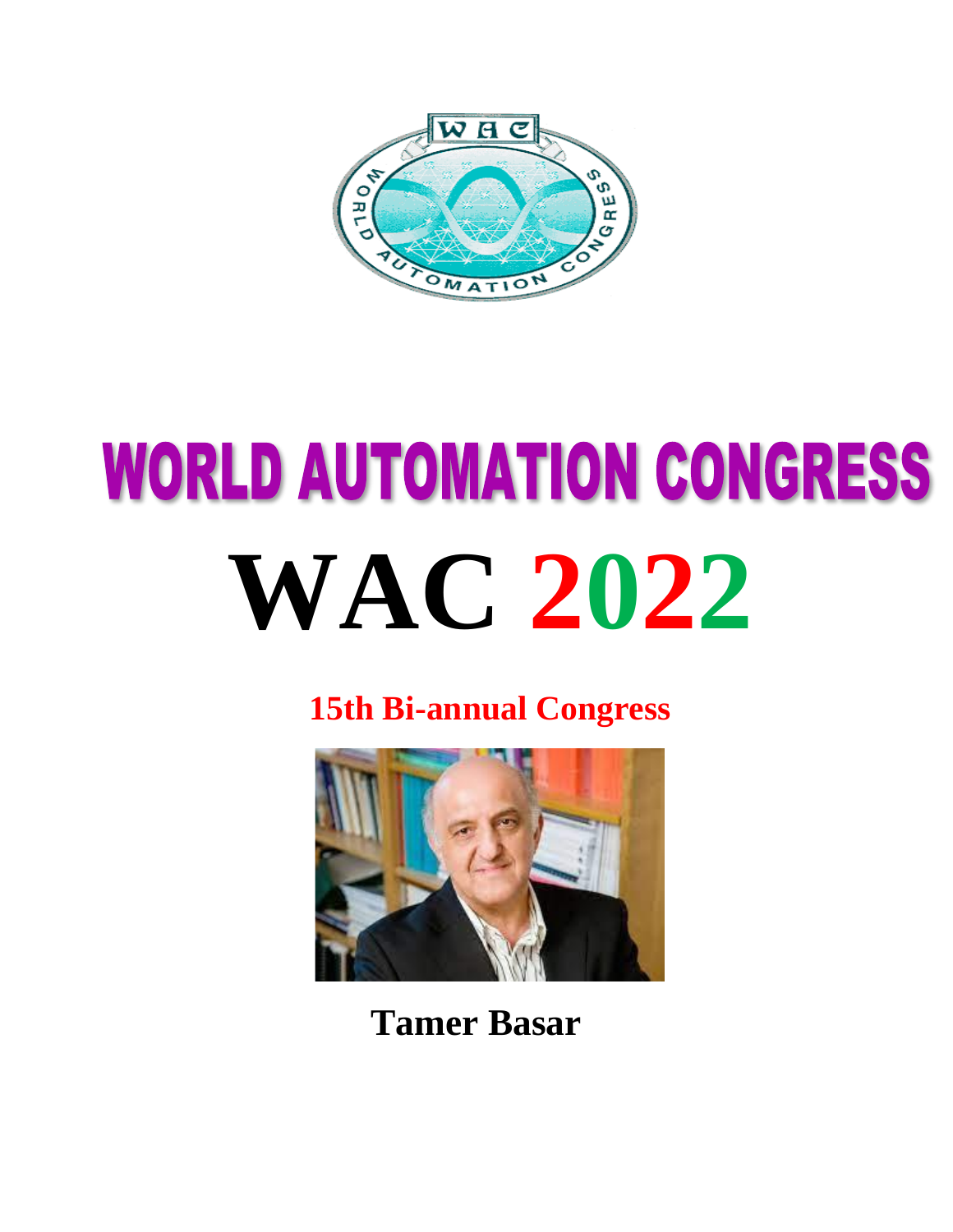## **Swanlund Endowed Chair Emeritus Professor, University of Illinois, Urbana, IL**

#### **Honoree Virtual Keynote No. TBN**

### **No. To come**

**Time: To come Date To come Chair: TBN**

#### *Strategic Information Transmission and Deception*

**ABSTRACT**: *Strategic information transmission* refers to a variation (and a substantial one) of the standard paradigm of information transmission in communication (design of an encoder and a decoder in unison to minimize some distortion measure), where now the encoder and the decoder have (intentionally) misaligned objectives. This leads to a non-cooperative game with a dynamic (non-classical) information structure, where one can adopt as a solution concept either the Nash or the Stackelberg equilibrium. The talk will introduce this class of problems, which have been of interest to multiple communities, including economics, information theory, communication, signal processing, networking, and control, having picked up considerable steam very recently. As an overview of the topic, both old and new results will be presented, with one of the highlights (and perhaps a surprising element) being that there appears to be a major difference between the structures of the solutions under Nash and Stackelberg equilibria, even when the channel is Gaussian and the (misaligned) distortion measures are quadratic. Strategic information transmission is an important underlying feature of *deception games*, which will be highlighted in the talk, along with non-trivial extensions to multi-stage scenarios, covering sensor networks, cyber-physical systems, and multi-agent systems, with adversarial intrusion and elements of deception.